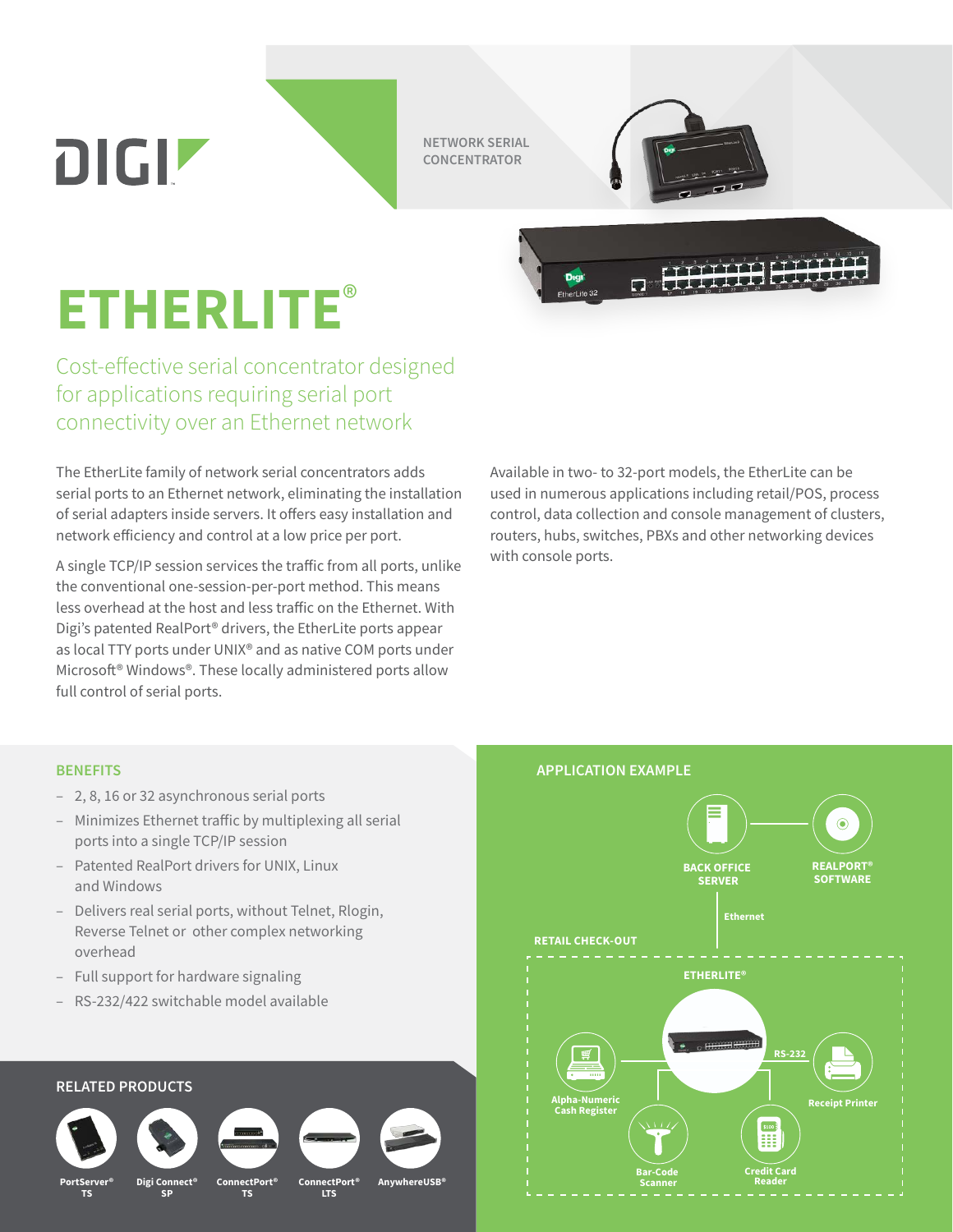|  | <b>SPECIFICATIONS</b> |  |  |
|--|-----------------------|--|--|
|  |                       |  |  |
|  |                       |  |  |

| <b>FEATURES</b>                        |                                                                                                                                                                                                                                                        |                                                        |                                            |                                                                                               |  |  |
|----------------------------------------|--------------------------------------------------------------------------------------------------------------------------------------------------------------------------------------------------------------------------------------------------------|--------------------------------------------------------|--------------------------------------------|-----------------------------------------------------------------------------------------------|--|--|
| <b>MANAGEMENT</b>                      | DHCP                                                                                                                                                                                                                                                   |                                                        |                                            |                                                                                               |  |  |
| <b>SOFTWARE</b>                        | Device-initiated patented RealPort® COM port redirector                                                                                                                                                                                                |                                                        |                                            |                                                                                               |  |  |
| <b>STATUS LEDS</b>                     | Link, Power                                                                                                                                                                                                                                            |                                                        |                                            |                                                                                               |  |  |
| <b>DIMENSIONS (L X W X D)</b>          | 6.3 in x 1.2 in x 3.8 in<br>$(16.0 \text{ cm} \times 2.9 \text{ cm} \times 9.5 \text{ cm})$                                                                                                                                                            | 11.5 in x 1.2 in x 5.4 in (29.3 cm x 2.9 cm x 13.8 cm) |                                            | 15.1 in x 1.8 in x 7.6 in<br>$(38.4 \text{ cm} \times 4.5 \text{ cm} \times 19.2 \text{ cm})$ |  |  |
| <b>WEIGHT</b>                          | $0.5$ lb $(0.2$ kg)                                                                                                                                                                                                                                    | $3.1$ lb $(1.4 \text{ kg})$                            |                                            | 5.8 lb (2.6 kg)                                                                               |  |  |
| <b>OPERATING SYSTEMS</b>               | AIX, HP-UX, Solaris, Linux®, Windows® 2000, Windows® XP, Windows® 7, Windows® 8, Windows® 8.1, Windows® 10, Windows Server® 2003, Win-<br>dows Server® 2008, Windows Server® 2012. Note: TCP/UDP socket services are operating system independent      |                                                        |                                            |                                                                                               |  |  |
| <b>OTHER</b>                           | Multiplexes all serial ports into a single TCP/IP session, minimizing Ethernet traffic; Auto-detection of either 10 Mbps or 100 Mbps Ethernet<br>(EtherLite 80, 160and 162 models); Field upgradeable; Supports DHCP for easy IP address configuration |                                                        |                                            |                                                                                               |  |  |
| <b>INTERFACES</b>                      |                                                                                                                                                                                                                                                        |                                                        |                                            |                                                                                               |  |  |
| <b>SERIAL</b>                          |                                                                                                                                                                                                                                                        |                                                        |                                            |                                                                                               |  |  |
| <b>PORTS</b>                           | 2 RS-232                                                                                                                                                                                                                                               | 8 RS-232                                               | 16 RS-232<br>(RS-232/422 switchable model) | 32 RS-232                                                                                     |  |  |
| <b>CONNECTORS</b>                      | RJ-45F with built-in transient voltage suppression                                                                                                                                                                                                     |                                                        |                                            |                                                                                               |  |  |
| <b>THROUGHPUT</b>                      | Up to 115 Kbps on all ports simulataneously                                                                                                                                                                                                            |                                                        |                                            | Supports up to 115 Kbps on<br>all ports, but not<br>simultaneously                            |  |  |
| <b>SIGNAL SUPPORT</b>                  | TXD, RXD, RTS, CTS, DTR, DSR and DCD                                                                                                                                                                                                                   |                                                        |                                            |                                                                                               |  |  |
| <b>ETHERNET</b>                        |                                                                                                                                                                                                                                                        |                                                        |                                            |                                                                                               |  |  |
| <b>PORTS</b>                           | 10 Mbps 10Base T;<br>Full or Half duplex                                                                                                                                                                                                               | 10/100 Mbps 10/100Base T; Full or Half duplex          |                                            | 10 Mbps 10Base T;<br>Full or Half duplex                                                      |  |  |
| PROCESSOR AND MEMORY                   |                                                                                                                                                                                                                                                        |                                                        |                                            |                                                                                               |  |  |
| <b>CPU</b>                             | 40 MHz 80C186 embedded microcontroller                                                                                                                                                                                                                 |                                                        |                                            |                                                                                               |  |  |
| <b>SRAM</b>                            | 512K at zero wait states                                                                                                                                                                                                                               |                                                        |                                            |                                                                                               |  |  |
| <b>EPROM</b>                           | 128K flash at zero wait states                                                                                                                                                                                                                         |                                                        |                                            |                                                                                               |  |  |
| <b>POWER REQUIREMENTS</b>              |                                                                                                                                                                                                                                                        |                                                        |                                            |                                                                                               |  |  |
| <b>POWER INPUT</b>                     | External, 100-240 VAC, 50/60 Hz                                                                                                                                                                                                                        |                                                        |                                            | Internal, 100-240 VAC,<br>50/60 Hz                                                            |  |  |
| <b>POWER CONSUMPTION</b>               | 15 W typical, 20 W max                                                                                                                                                                                                                                 |                                                        |                                            | 20 W typical, 25 W max                                                                        |  |  |
| ENVIRONMENTAL                          |                                                                                                                                                                                                                                                        |                                                        |                                            |                                                                                               |  |  |
| <b>OPERATING TEMPERATURE</b>           | 10° C to 40° C (50° F to 104° F)                                                                                                                                                                                                                       |                                                        |                                            |                                                                                               |  |  |
| <b>RELATIVE HUMIDITY</b>               | 5% to 90% (non-condensing)                                                                                                                                                                                                                             |                                                        |                                            |                                                                                               |  |  |
| <b>ETHERNET ISOLATION</b>              | 1500 VAC min per IEEE802.3/ANSI X3.263                                                                                                                                                                                                                 |                                                        |                                            |                                                                                               |  |  |
| <b>SERIAL PORT PROTECTION</b><br>(ESD) | +15 kV human body model                                                                                                                                                                                                                                |                                                        |                                            |                                                                                               |  |  |
| <b>APPROVALS</b>                       |                                                                                                                                                                                                                                                        |                                                        |                                            |                                                                                               |  |  |
| <b>SAFETY</b>                          | UL1950; EN 60950                                                                                                                                                                                                                                       |                                                        |                                            |                                                                                               |  |  |
| <b>EMISSIONS/IMMUNITY</b>              | FCC Class A; EN55022; Class A or B; EN55024; EN61000-3-2,3; EN50082-1,2                                                                                                                                                                                |                                                        |                                            |                                                                                               |  |  |